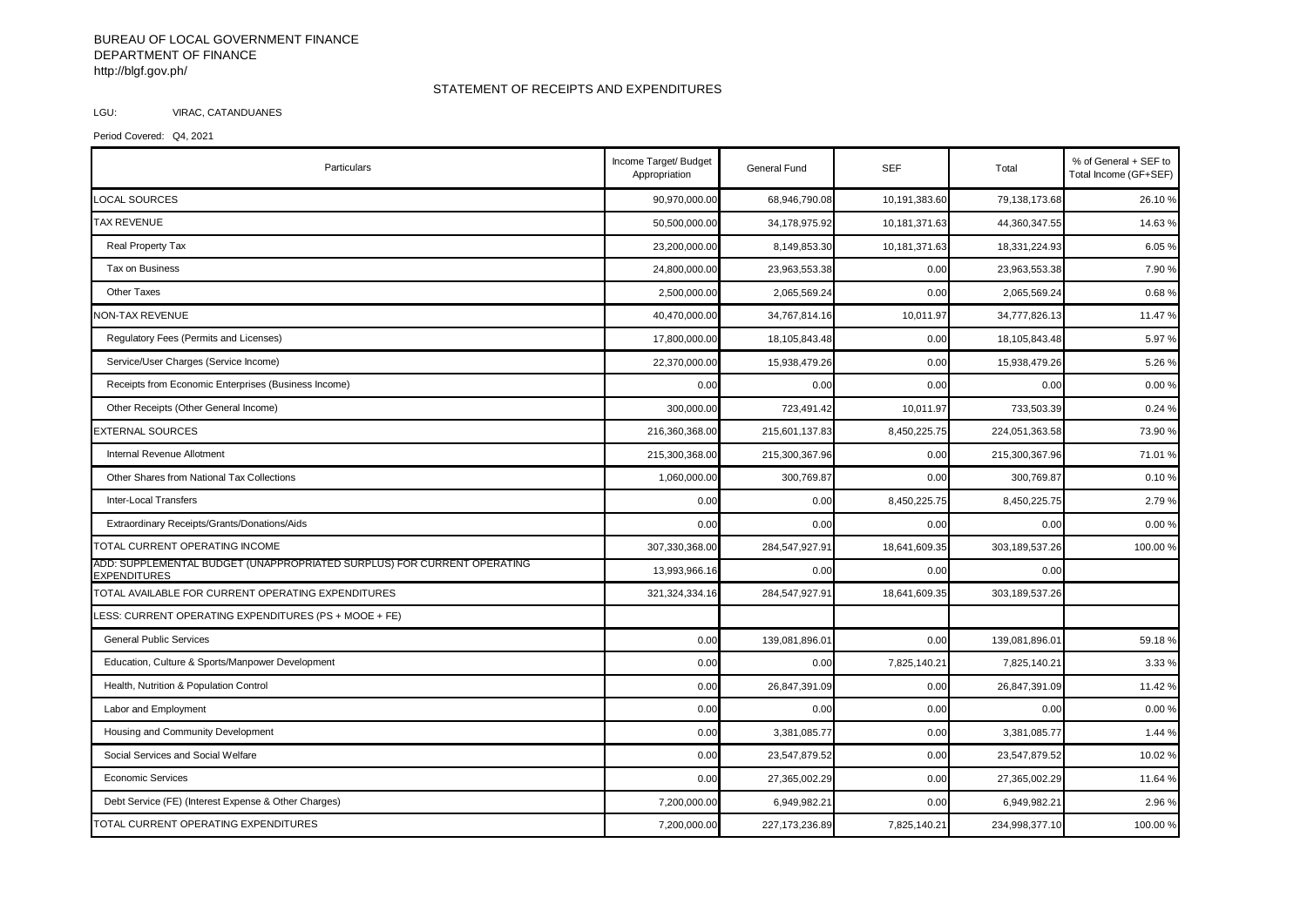| NET OPERATING INCOME/(LOSS) FROM CURRENT OPERATIONS                        | 314,124,334.16 | 57,374,691.02    | 10,816,469.14 | 68,191,160.16  | 0.00%    |
|----------------------------------------------------------------------------|----------------|------------------|---------------|----------------|----------|
| ADD: NON-INCOME RECEIPTS                                                   |                |                  |               |                |          |
| CAPITAL/INVESTMENT RECEIPTS                                                | 0.00           | 0.00             | 0.00          | 0.00           | 0.009    |
| Proceeds from Sale of Assets                                               | 0.00           | 0.00             | 0.00          | 0.00           | 0.009    |
| Proceeds from Sale of Debt Securities of Other Entities                    | 0.00           | 0.00             | 0.00          | 0.00           | 0.009    |
| Collection of Loans Receivables                                            | 0.00           | 0.00             | 0.00          | 0.00           | 0.009    |
| RECEIPTS FROM LOANS AND BORROWINGS (Payable)                               | 0.00           | 0.00             | 0.00          | 0.00           | 0.009    |
| Acquisition of Loans                                                       | 0.00           | 0.00             | 0.00          | 0.00           | 0.00%    |
| <b>Issuance of Bonds</b>                                                   | 0.00           | 0.00             | 0.00          | 0.00           | 0.00%    |
| OTHER NON-INCOME RECEIPTS                                                  | 0.00           | 22,272,650.65    | 0.00          | 22,272,650.65  |          |
| TOTAL NON-INCOME RECEIPTS                                                  | 0.00           | 22,272,650.65    | 0.00          | 22,272,650.65  |          |
| ADD: SUPPLEMENTAL BUDGET FOR CAPITAL OUTLAY                                | 14,436,000.00  | 0.00             | 0.00          | 0.00           |          |
| TOTAL AMOUNT AVAILABLE FOR CAPITAL EXPENDITURES                            | 14,436,000.00  | 22,272,650.65    | 0.00          | 22,272,650.65  |          |
| LESS: NON-OPERATING EXPENDITURES                                           |                |                  |               |                |          |
| CAPITAL/INVESTMENT EXPENDITURES                                            | 0.00           | 42, 153, 597. 57 | 3,828,904.20  | 45,982,501.77  | 100.00 % |
| Purchase/Construct of Property Plant and Equipment (Assets/Capital Outlay) | 0.00           | 42, 153, 597. 57 | 3,828,904.20  | 45,982,501.77  | 100.00   |
| Purchase of Debt Securities of Other Entities (Investment Outlay)          | 0.00           | 0.00             | 0.00          | 0.00           | 0.009    |
| Grant/Make Loan to Other Entities (Investment Outlay)                      | 0.00           | 0.00             | 0.00          | 0.00           | 0.009    |
| DEBT SERVICE (Principal Cost)                                              | 3,800,000.00   | 3,800,000.00     | 0.00          | 3,800,000.00   | 100.00 9 |
| Payment of Loan Amortization                                               | 3,800,000.00   | 3,800,000.00     | 0.00          | 3,800,000.00   | 100.00 % |
| Retirement/Redemption of Bonds/Debt Securities                             | 0.00           | 0.00             | 0.00          | 0.00           | 0.009    |
| OTHER NON-OPERATING EXPENDITURES                                           | 0.00           | 0.00             | 0.00          | 0.00           |          |
| TOTAL NON-OPERATING EXPENDITURES                                           | 3,800,000.00   | 45,953,597.57    | 3,828,904.20  | 49,782,501.77  |          |
| NET INCREASE/(DECREASE) IN FUNDS                                           | 324,760,334.16 | 33,693,744.10    | 6,987,564.94  | 40,681,309.04  |          |
| ADD: CASH BALANCE, BEGINNING                                               | 222,583,241.47 | 194,545,449.89   | 28,037,791.58 | 222,583,241.47 |          |
| FUND/CASH AVAILABLE                                                        | 547,343,575.63 | 228,239,193.99   | 35,025,356.52 | 263,264,550.51 |          |
| Less: Payment of Prior Year/s Accounts Payable                             | 43,390,960.78  | 21,345,186.68    | 22,045,774.10 | 43,390,960.78  |          |
| CONTINUING APPROPRIATION                                                   | 30,822,959.16  | 23,734,399.97    | 0.00          | 23,734,399.97  |          |
| ADD: ADVANCE PAYMENT FOR RPT                                               | 0.00           | 2,998,108.21     | 3,747,635.25  | 6,745,743.46   |          |
| FUND/CASH BALANCE, END                                                     | 473,129,655.69 | 186, 157, 715.55 | 16,727,217.67 | 202,884,933.22 |          |
|                                                                            |                | GF               | <b>SEF</b>    | <b>TOTAL</b>   |          |
| FUND/CASH BALANCE, END                                                     |                | 186, 157, 715.55 | 16,727,217.67 | 202,884,933.22 |          |
| Amount set aside to finance projects with appropriations                   |                |                  |               |                |          |
| provided in the previous years (Continuing appropriations)                 |                | 29,126,496.64    | 448,752.80    | 29,575,249.44  |          |
| Amount set aside for payment of Accounts Payable                           |                | 148,049,556.75   | 9,422,942.10  | 157,472,498.85 |          |